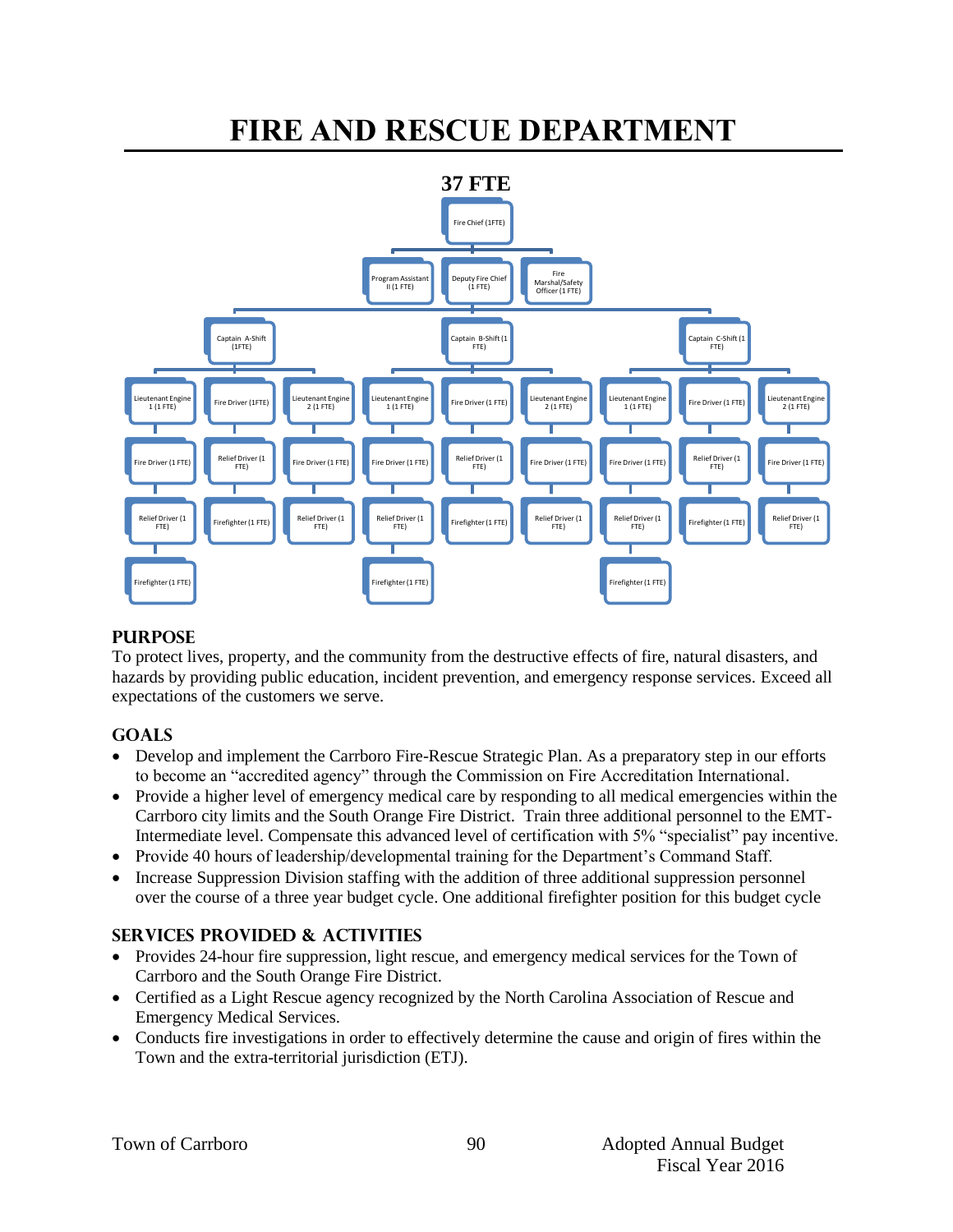- Provide risk management services through an extensive fire prevention and life safety education program, including CPR and First Aid classes, to schools, day cares, businesses and community groups.
- Provides fire prevention and code enforcement by performing fire inspections throughout the Town in accordance with the NC Fire Code.
- Provides plan reviews, acceptance tests and fire inspections with cooperation from Orange County Fire Marshal's Office, Carrboro Management Services, and the Carrboro Planning Department.
- Provides emergency staffing and special services during town-sanctioned activities and events.
- Responds to and/or initiates Chapter 11 complaints and enforces town code.
- Ensures department personnel receive all mandated training as required by OSHA, OSFM, and NFPA.
- Educates parents and guardians on the proper care, use, and maintenance of child passenger safety seats.
- Administers a smoke alarm installation and maintenance program that is free to all residents of Carrboro and the South Orange Fire District.

### **PREVIOUS YEAR ACCOMPLISHMENTS**

- Two confirmed life-saves for individuals that suffered a cardiac arrest.
	- $\circ$  To be considered a life-save the individual must leave the hospital without significant deficits.
- Administered Glutose Paste to nine patients, Naloxone (Narcan) to three patients, Albuterol to eight patients, and Aspirin to nine patients.
	- o Albuterol administered to treat severe asthma attacks.
	- o Naloxone (Narcan) reverses the effects of a narcotic overdose. Only used when the patient is in severe distress.
	- o Aspirin administered to a patient experiencing chest pain to decrease the negative effects of a heart attack.
- Completed four hundred forty initial inspections, citing one thousand fourteen violations.
	- o Reinspections were completed to ensure the safety of the citizens.
- Completed plan review on twenty-nine sets of plans.
- Recorded two thousand thirty-four public education contacts.
- Checked and/or installed three hundred forty-five child passenger seats.
- Distributed sixty-one car seats; many of these seats were to families unable to afford appropriate seats.
	- o Seats were provided below cost to those in need. Some seats were provided free of charge in order to further the safety of the children regardless of the ability to pay for the seat.
- Installed eighty-five smoke or carbon monoxide alarms, and distributed thirty-two address markers.
- Three personnel completed their EMT-I certifications.
	- o These individuals were cleared by the Orange County Medical Director to function at this advanced level under the supervision of a paramedic.
	- o These skills are advanced life support (ALS) skills, such as obtaining intravenous access and endotracheal intubation.
- Placed a 2014 Sutphen fire engine in service.
- o Many new pieces of equipment were purchased to facilitate placing this engine in service.
- Placed a Physio-Control LIFEPAK 15 Monitor/Defibrillator in service.
	- o First fire department in Orange County to have this device.
	- o One important feature of this device is the ability to monitor carboxyhemoglobin, or Carbon Monoxide in the bloodstream.
	- o With this device the department has the ability to transmit pertinent patient information directly to the UNC Hospital Emergency Department.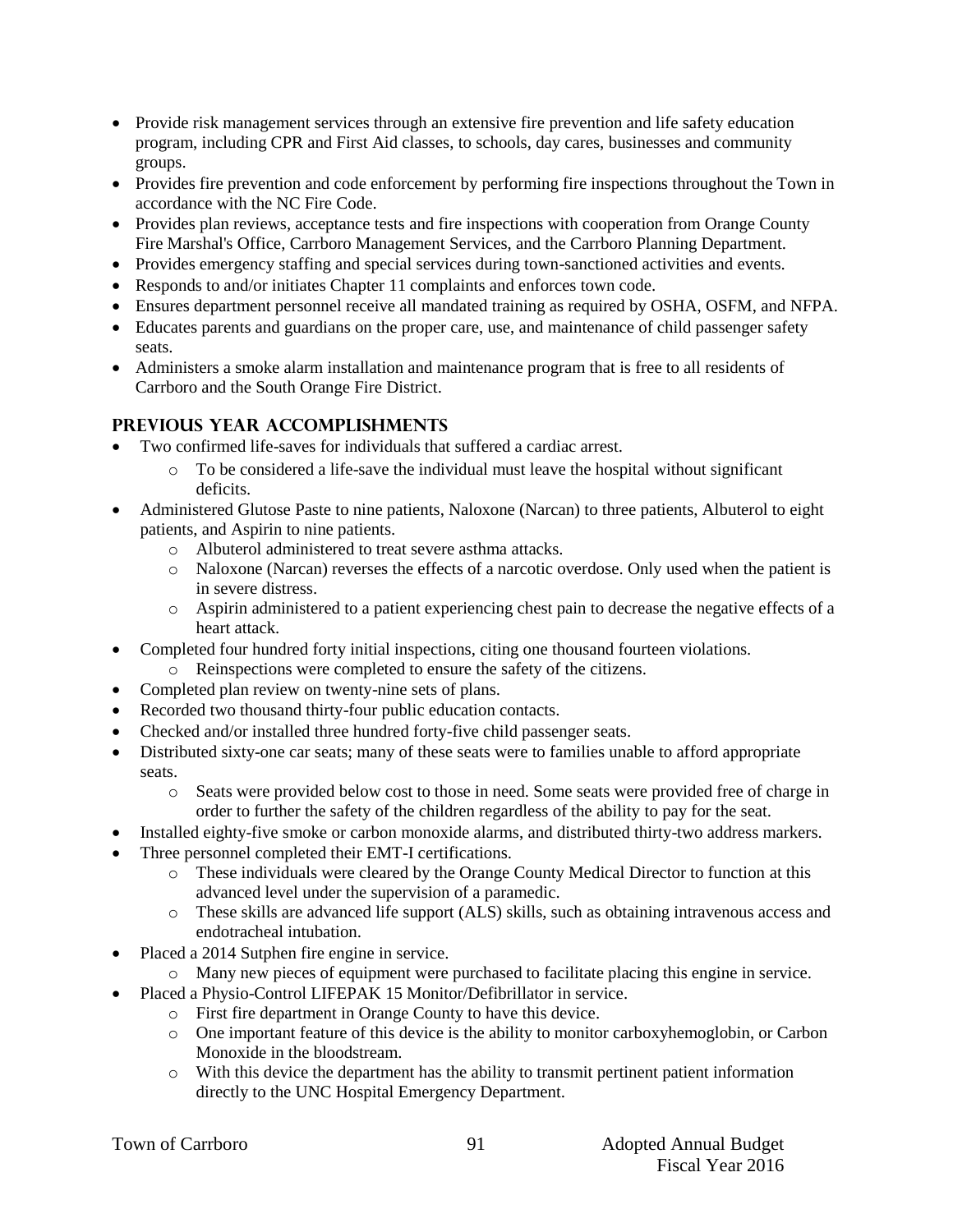- Granted permission by the Orange County Medical Director to begin administering epinephrine injections instead of through Epinephrine Auto-Injectors.
	- o Estimated that this will save the town over two-thousand dollars.
- Provided CPR and First Aid classes to schools, businesses and community organizations
- Placed in service a set of Holmatro Greenline Battery-Operated hydraulic rescue tools.
	- o These tools do not sacrifice functionality, while keeping with the focus of reducing carbon emissions and the Town's carbon footprint.
- Assisted with an Orange County Civilian Emergency Response Team (CERT) certification course. o Designed to train citizens to assist during disasters.
	- Assisted with implementation of OC Alerts, an emergency notification system.
		- o New system allows the citizen to customize alerts, so that only pertinent notifications are sent.
		- o Allows notifications to be sent via phone, email, and text message.

### **UPCOMING FISCAL YEAR OBJECTIVES**

- Complete development and implementation of a departmental Strategic Plan by Jan 31, 2015. Develop a Standard of Cover for the Department by May 31, 2016.
- Respond to 100% of medical emergencies, regardless of call classification, within the Carrboro city limits and the South Orange Fire District.
- Increase Emergency Medical Technician-Intermediate certified personnel from 3 to 6 personnel. The remainder of emergency response personnel will maintain EMT Basic certifications.
- Deliver 40 hours of leadership training to 100% of the department's officer corp (Chief Officers, Captains, and Lieutenants).
- Deliver 40 hours of developmental training to 100% of the department's rank and file (Drivers, Relief) Drivers, and Firefighters).

#### **BOARD PRIORITIES**

Protect historic neighborhoods and maintain Carrboro's unique identity. Enhance and sustain quality of life/place issues for everyone.

#### **OBJECTIVES**

- 1. Provide OSHA mandated safety training. Conduct quarterly training session with mutualaid partner.
- 2. Move to unit dispatching with Orange County 9-1-1 to provide faster response.
- 3. Conduct state mandated fire inspections.
- 4. Provide 24-hour fire suppression, light rescue, and emergency medical services for the Town and South Orange Fire District.
- 5. Conduct OSHA mandated safety inspections.
- 6. Contain at least half of all structure fires in the Town limits to the room of origin in order to reduce property damage.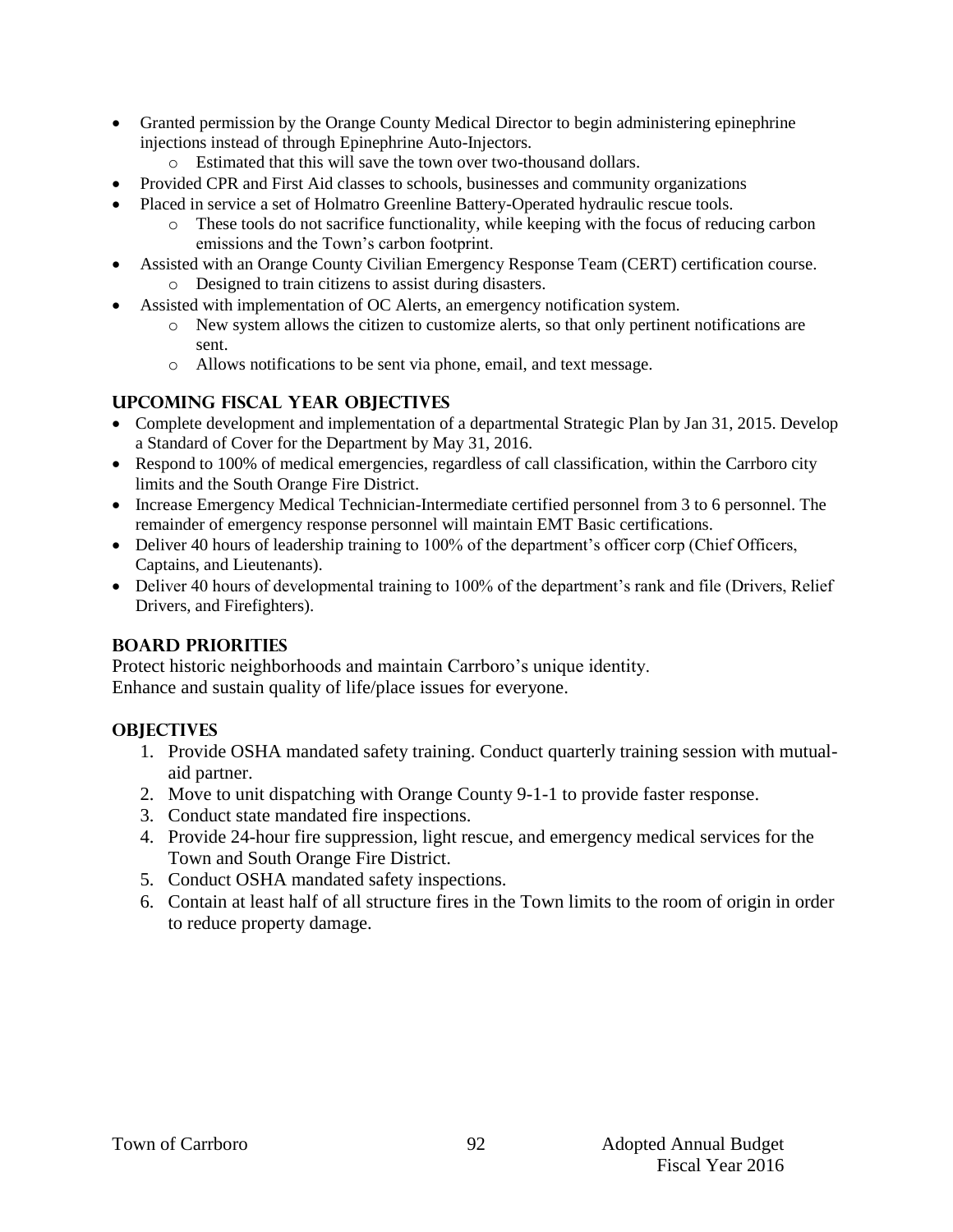### **Performance Measures**

|                                  | FY2012-13<br><b>ACTUAL</b> | FY2013-14<br><b>ACTUAL</b> | FY2014-15<br><b>ESTIMATED</b> | FY2015-16<br><b>PROJECTED</b> |
|----------------------------------|----------------------------|----------------------------|-------------------------------|-------------------------------|
| <b>Training Hours</b>            | 415.5                      | 388                        | 400                           | 420                           |
| <b>Median Response Times</b>     | 4:32                       | 4:25                       | 4:39                          | 4:10                          |
| <b>Plans Reviewed</b>            | 207                        | 210                        | 220                           | 180                           |
| Turnout time                     | 67 seconds                 | 69 seconds                 | 80 seconds                    | 60 seconds                    |
| Fire Inspections                 | 1,060                      | 1,617                      | 1,900                         | 2,000                         |
| Fire & EMS Responses -<br>Town   | 1,252                      | 1,416                      | 1,836                         | 1,900                         |
| Fire & EMS Responses -<br>County | 205                        | 320                        | 340                           | 360                           |
| <b>Safety Inspections</b>        | 28                         | 40                         | 36                            | 30                            |
| Cost per Response                | \$1,737                    | \$1,532                    | \$1,500                       | \$1,450                       |
| <b>Fire Loss</b>                 | \$79,508                   | \$340,534                  | \$362,000                     | \$351,000                     |

## **Budget summary**

| <b>DEPARTMENT</b><br><b>SUMMARY</b> | FY 2013-14<br><b>ACTUAL</b> | FY 2014-15<br><b>ADOPTED</b><br><b>BUDGET</b> | FY 2015-16<br><b>ADOPTED</b><br><b>BUDGET</b> | <b>PCT</b><br><b>CHANGE</b> |
|-------------------------------------|-----------------------------|-----------------------------------------------|-----------------------------------------------|-----------------------------|
| <b>PERSONNEL</b>                    | 2,410,632                   | 2,351,609                                     | 2,401,396                                     | 2.1%                        |
| <b>OPERATING</b>                    | 294,816                     | 319,542                                       | 330,479                                       | 3.4%                        |
| TOTAL                               | \$2,705,447                 | \$2,671,151                                   | \$2,731,875                                   | 2.3%                        |

#### **CHANGES IN BUDGET from PRIOR YEAR ADOPTED BUDGET**

The change in personnel is due to personnel changes within the divisions. Changes in Operations include an increase in motor vehicle repairs, fuel and professional dues.